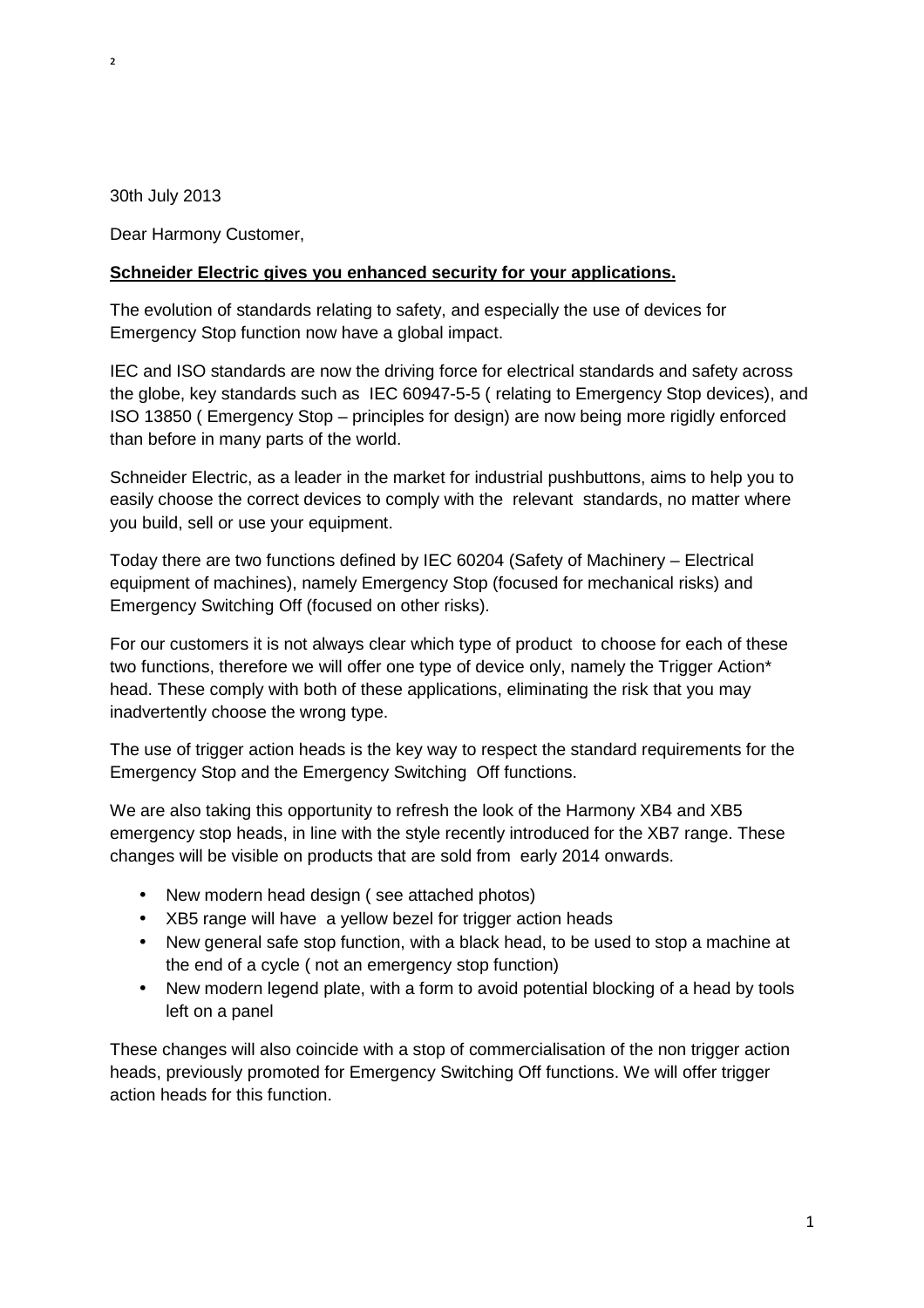$\overline{2}$ 

What is the impact for you if:

# **Today you buy non trigger action heads for your application:**

In January 2014, a migration to trigger action heads will happen. A new commercial reference will be used to order the new device. A cross reference chart is included with this communication. It will no longer be possible to guarantee the availability of non trigger action heads after this date.

# **Today you buy trigger action heads for your application:**

In January 2014 you will see a change to a more modern design for the head. For customers using XB5 plastic heads you will also see the change to a yellow bezel. There will be no change in commercial reference between the existing and future design.

To summarise the key benefits to you:

- Simplification of the offer allows you to easily choose the correct device for your emergency stop or emergency switching off function, and to rest assured about your conformity to IEC and ISO standards
- Updating of the design to give a more modern appearance to your control panel or machine
- Most importantly this change will have no impact on the installation, use or maintenance of the heads. We maintain the same fixing and contact blocks, and the mounting process is still the same. There is 100% interchangeability between a new style head and an existing head.

We trust that these evolutions will help you to enhance the security of your applications and we take this moment to thank you for choosing Harmony pushbuttons, the worlds leading control and signalling range.

Best regards,

# Harmony Product Manager

### \* **Key difference between Trigger and Non Trigger mechanism heads**

With non trigger mechanism it's possible by pressing slowly on the head to open the contact without latching the head.

With a trigger action mechanism after a certain operating distance of the head, a spring is actuated and open the contact before reaching the latch position of the head.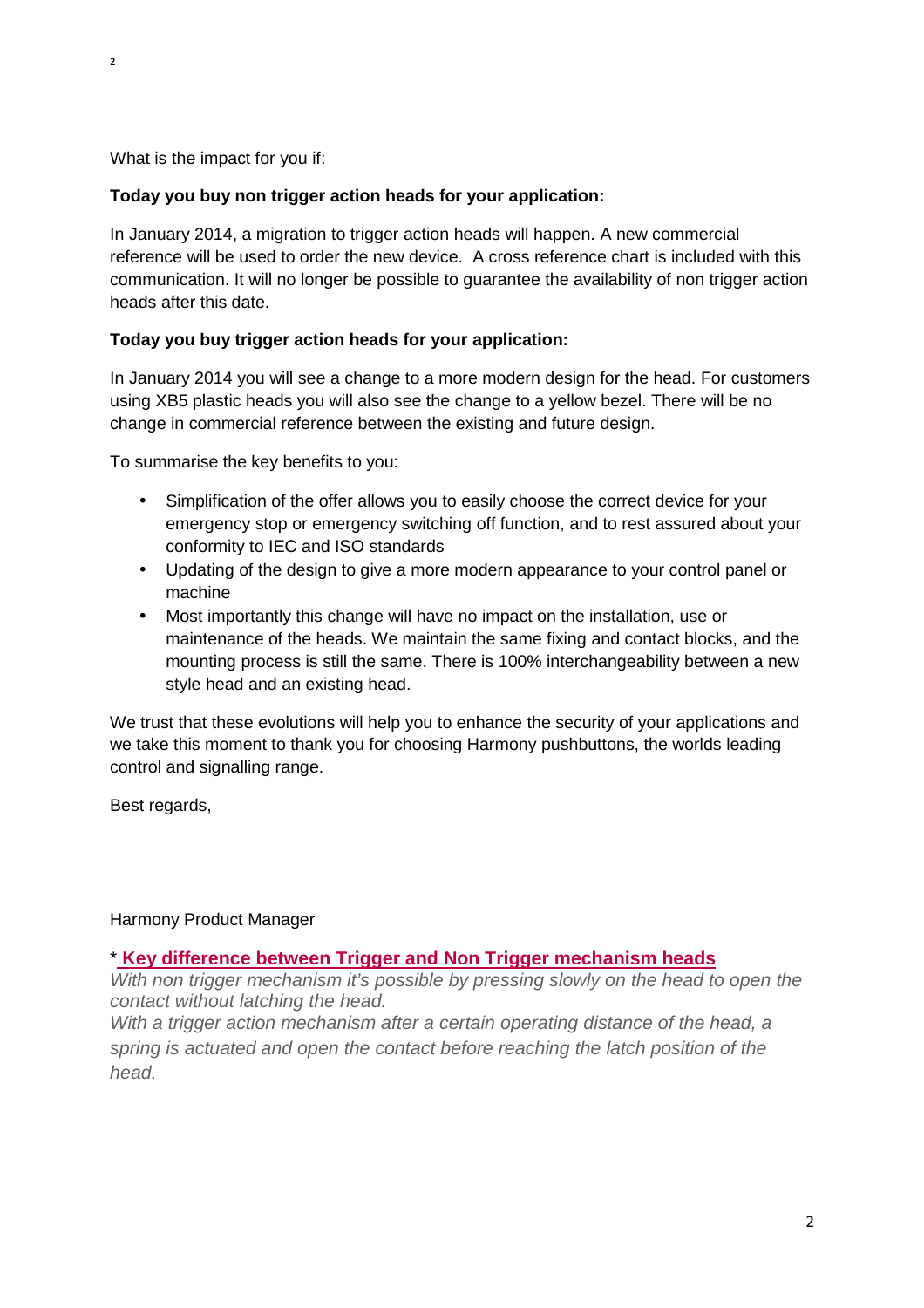

**New XB5 plastic** range with vellow bezel

 $\overline{2}$